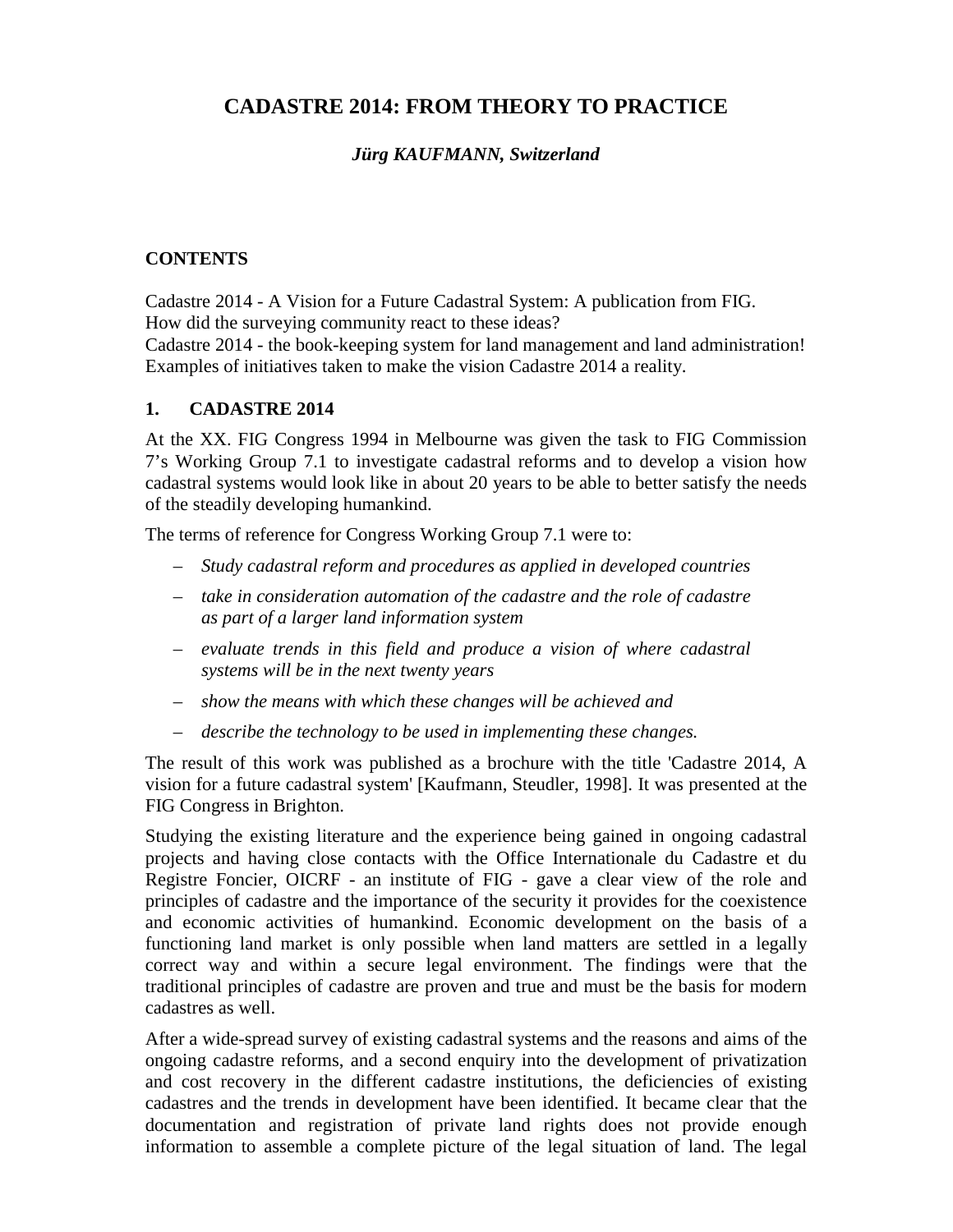situation has changed remarkably in the last few decades because societies had to introduce new legislation under public law which had impacts on private land rights. In the interest of a careful utilization of land, land use planning was established, and new laws were aimed at better protecting the environment and the people living in it. The exploitation of limited natural resources was regulated. All these new laws, in a certain sense, favor sustainabilitybut have an impact on the private property rights.

It can be considered as a fact that further legal regulations will and must be implemented to resolve the problems caused by the world's growing population and changing ways of living. This is in the sense of sustainability but the danger exists that all these regulations hinder development and even sustainable development. Furthermore, all these regulations touch the absolute rule of the land owner.

Modern cadastres must take into consideration this development but they must also follow the proven principles of the traditional cadastre. Cadastre 2014, therefore, enlarges the objects to be processed by the cadastre and the content of cadastral systems.

The new objects to be processed are the land objects. Land parcels are a category of land objects (Figure 1).

| <b>Traditional Definition</b>                                                                                                                      | Definition of Cadastre 2014                                                                                                                                                                                                                                                         |
|----------------------------------------------------------------------------------------------------------------------------------------------------|-------------------------------------------------------------------------------------------------------------------------------------------------------------------------------------------------------------------------------------------------------------------------------------|
| <b>Land Parcel</b>                                                                                                                                 | <b>Land Object</b>                                                                                                                                                                                                                                                                  |
| A land parcel is a piece of land<br>with defined boundaries, on<br>which a property right of an<br>individual person or a legal<br>entity applies. | A land object is a piece of land<br>in which homogeneous condi-<br>tions exit within its outlines.<br>The legal land objects are<br>described by the legal content<br>of a right or restriction and the<br>boundaries which demarcate<br>where the right or restriction<br>applies. |

**Figure 1.** Definition of land objects

The content of modern cadastres take into consideration all land objects in a defined area. A definition for Cadastre 2014 may be found in figure 2.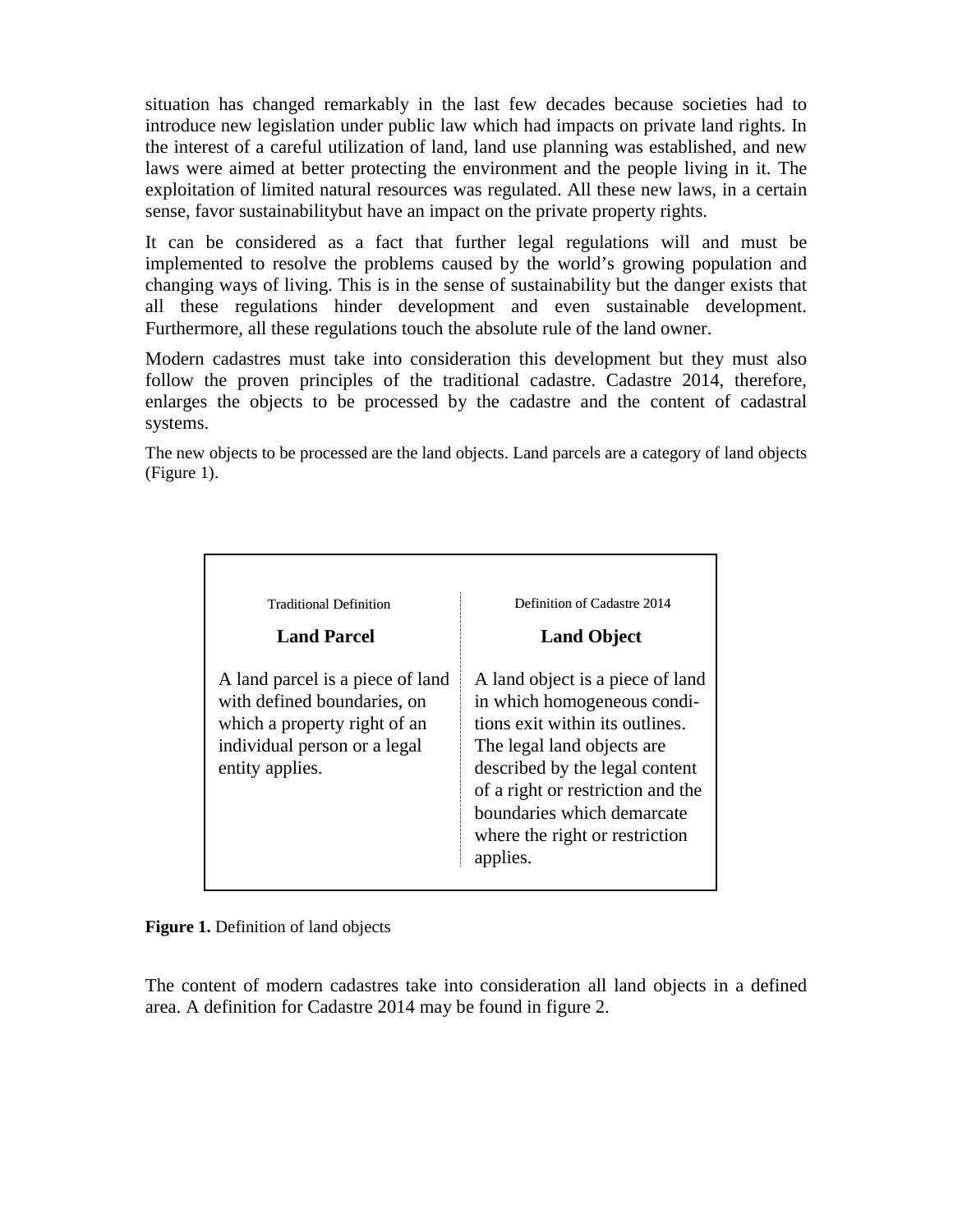| <b>Traditional Definition</b>                                                                                                                                                        | Definition of Cadastre 2014                                                                                                                                                                |
|--------------------------------------------------------------------------------------------------------------------------------------------------------------------------------------|--------------------------------------------------------------------------------------------------------------------------------------------------------------------------------------------|
| <b>Cadastre</b>                                                                                                                                                                      | Cadastre 2014                                                                                                                                                                              |
| Cadastre is a methodically ar-<br>ranged public inventory of data<br>concerning <b>properties</b> within a<br>certain country or district, based<br>on a survey of their boundaries. | Cadastre 2014 is a methodically<br>arranged public inventory of data<br>concerning all legal land objects<br>in a certain country or district,<br>based on a survey of their<br>boundaries |

**Figure 2**. Definition for Cadastre 2014

This definition corresponds to the first six statements on Cadastre 2014 which states:

### **Cadastre 2014 will show the complete legal situation of land including public rights and restrictions!**

Every piece of legislation concerning land matters defines legal land objects. All these land objects are to be carefully defined, verified, and kept in an official documentation accessible for the public. Otherwise the legal security important to governments and administrations, economies, private persons, and land owners will not be ensured. Lacking legal security leads to uncertainty, lack of confidence, disorder, and finally chaos. This means that citizens lose confidence in their country's institutions, the land market as an essential part of the economy ceases to function, business becomes weak, and the whole system can crash. We can see such effects in different regions of the world. We can characterize the actual situation as shown in figure 3.

Future cadastres shall correct this dangerous situation by applying the principles of cadastral systems on all legal land objects. Figure 4 shows the effect of this. Legal security is improved significantly.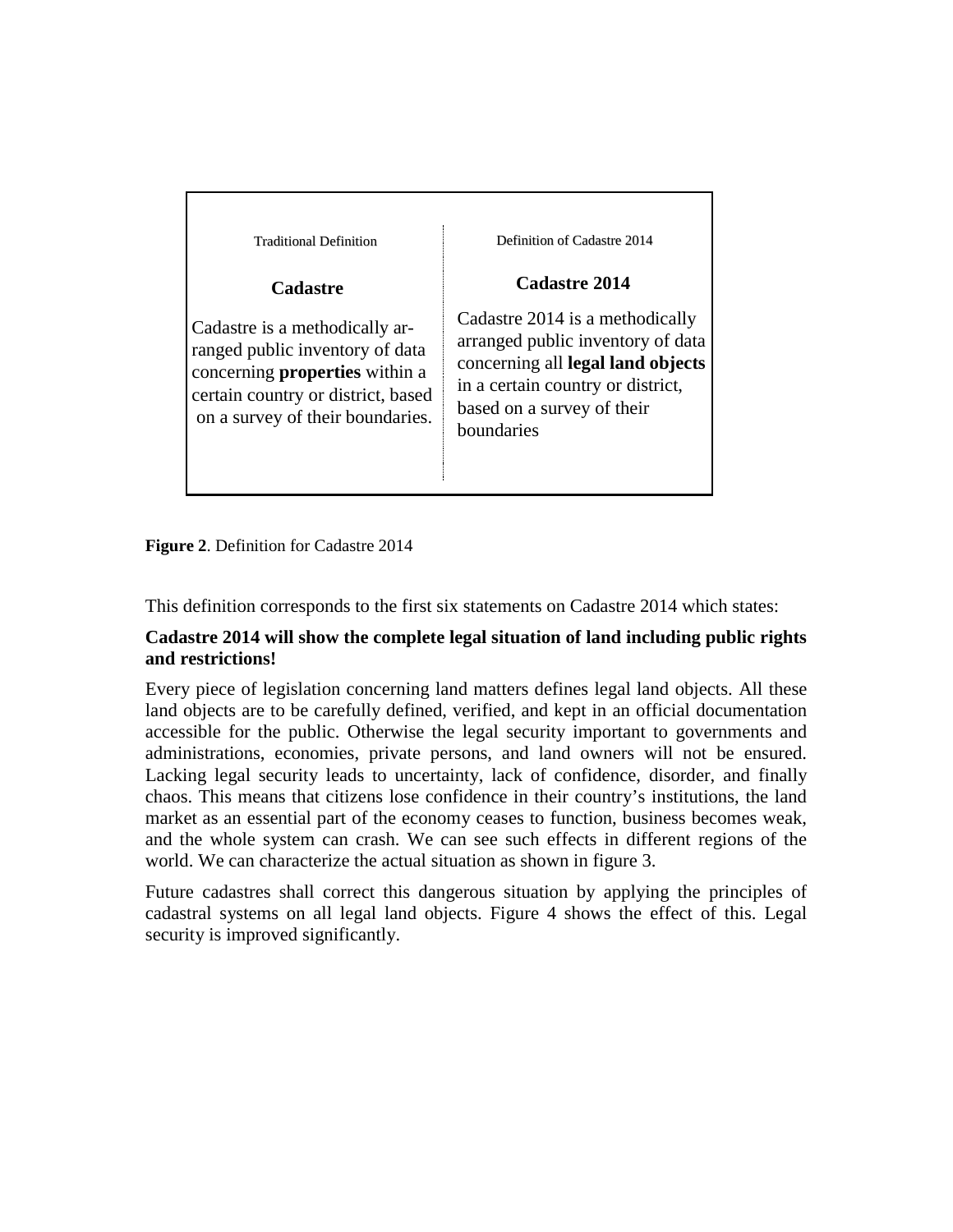

**Figure 3.** Lack of legal security because public law land objects are not officially documented





All legal land objects must be carefully delimited, verified, and registered. This future complete documentation of the legal situation of land must respect a certain structure. It must respect the principle of legal independence, which is shown in figure 5.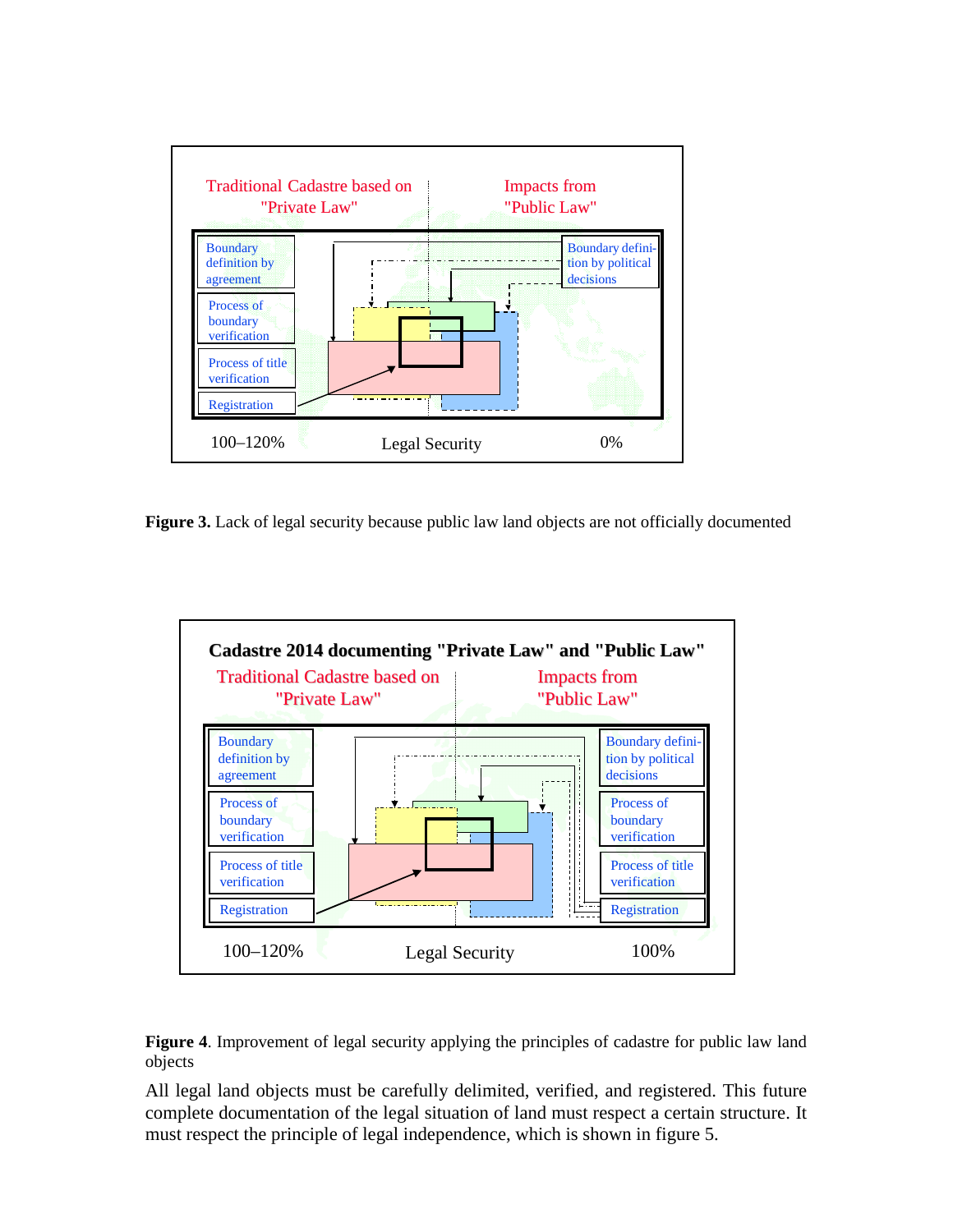

**Figure 5.** The principle of legal independence

The different legal land objects are to be arranged according to the laws by which they are defined. This structure allows the immediate adaptation of the cadastre to the development of the legislation. It is not necessary to rearrange the information when a new law is implemented. New legal topics can be simply added.

The second statement on Cadastre 2014 says:

# **The separation between 'maps' and 'registers' will be abolished!**

The establishment of separate organizations for map production and land registration was often necessary because the two operations used to require different skills, and the available technology did not allow for other solutions. With information technology (IT) it is possible to link land objects directly with the information needed for registration. Land objects can be described in future by the geometric and the alphanumeric parameters, with the latter containing the legally relevant records. The still often practiced separation of the physical and organizational structure will become unnecessary.

Statement three takes into consideration that modern information technology based cadastres will have a forceful impact on the way of working:

# **'Cadastral mapping' will be dead! Long live modelling!**

Information technology works with digital data and provides the ability to model objects of the real and legal world. Maps as analogue representations will lose their function as information storehouses; their only purpose will be to represent information in such a way that it can be communicated easier and in a more comprehensive form. In future we will have increasingly different graphic representations as extracts of the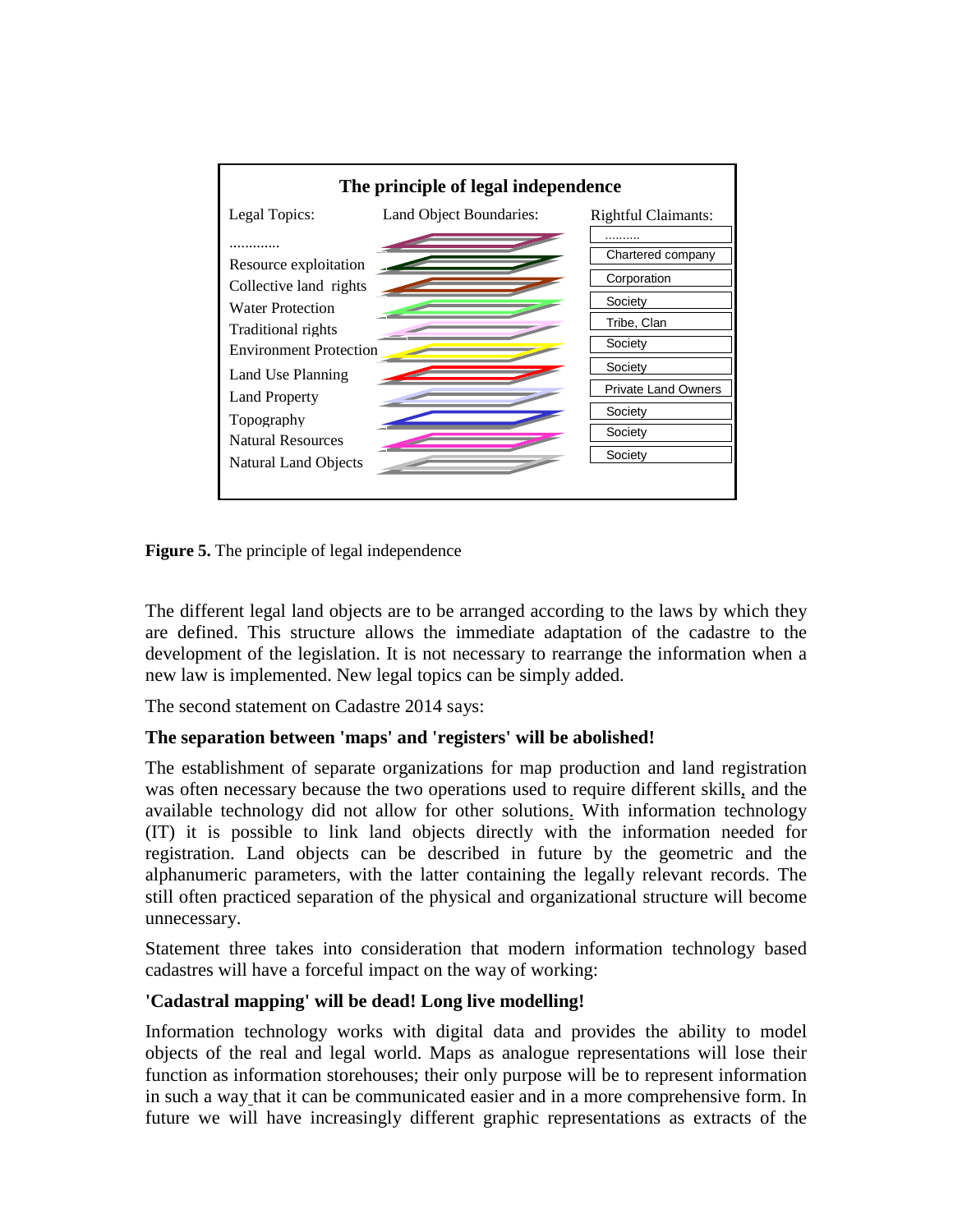cadastral model tailored to the needs of the individual customer. To store maps as a picture on a computer is therefore an archaic operation.

The fact that in future information technology will be used to operate cadastral systems is expressed by statement four:

### **'The paper and pencil cadastre' will be gone!**

As you can see from the terms of reference of the working group, the work concentrated on developed countries because one thought then, that in developing and transitional countries the traditional methods would be carried on. Today, six years later, one cannot find any cadastre project in the world where information technology is not involved. IT makes work easier.

The trend to privatize at least the operational work to be executed in the field of cadastre is reflected in statement five:

### **Cadastre 2014 will be highly privatized! Public and private sectors are working closely together!**

The privatization and new public management topic will affect the cadastre as it affects any other domain of human activity. This is a fundamental trend. The public domain will nevertheless have to provide for secure land titles but it will outsource most operational work and concentrate on supervision.

Finally, in statement six the aspect of cost recovery which is also a potent trend is expressed:

### **The cost of Cadastre 2014 will be recoverable!**

The awareness that even operations executed by the public sector have their price, and that the public and the private sectors have at least to cover their costs leads to efforts to implement cost covering fees also in cadastre. In several cadastral systems it was proved that cost recovery is possible. Because cadastre is a long-term investment the depreciation period for the initial investment costs can be longer than for normal goods.

# **2. REACTIONS OF THE SURVEYING COMMUNITY**

The surveyor's reaction to the brochure was rather positive. A huge interest was shown all over the world. The brochure was translated into further languages such as Albanian, Bulgarian, Finnish, French, Georgian, German, Greek, Korean, Latvian, Macedonian, Polish, Russian, Serbian, Slovenian, Ukrainian. The Australian Institution of Surveyors, asked for the copyright and reprinted 5'000 copies to distribute them to all Australian and New Zealand surveyors.

Several universities and other educational institutes have included Cadastre 2014 in their curricula.

In several important events, Cadastre 2014 played an important role. Among others, it was taken into consideration during the "International Workshop on Land Tenure and Cadastral Infrastructures For Sustainable Development" in Bathurst, NSW, Australia and the resulting International Seminar in Melbourne in October 1999. Cadastre 2014 was shown there in its future role of a book-keeping system for land management and land administration to support sustainable development.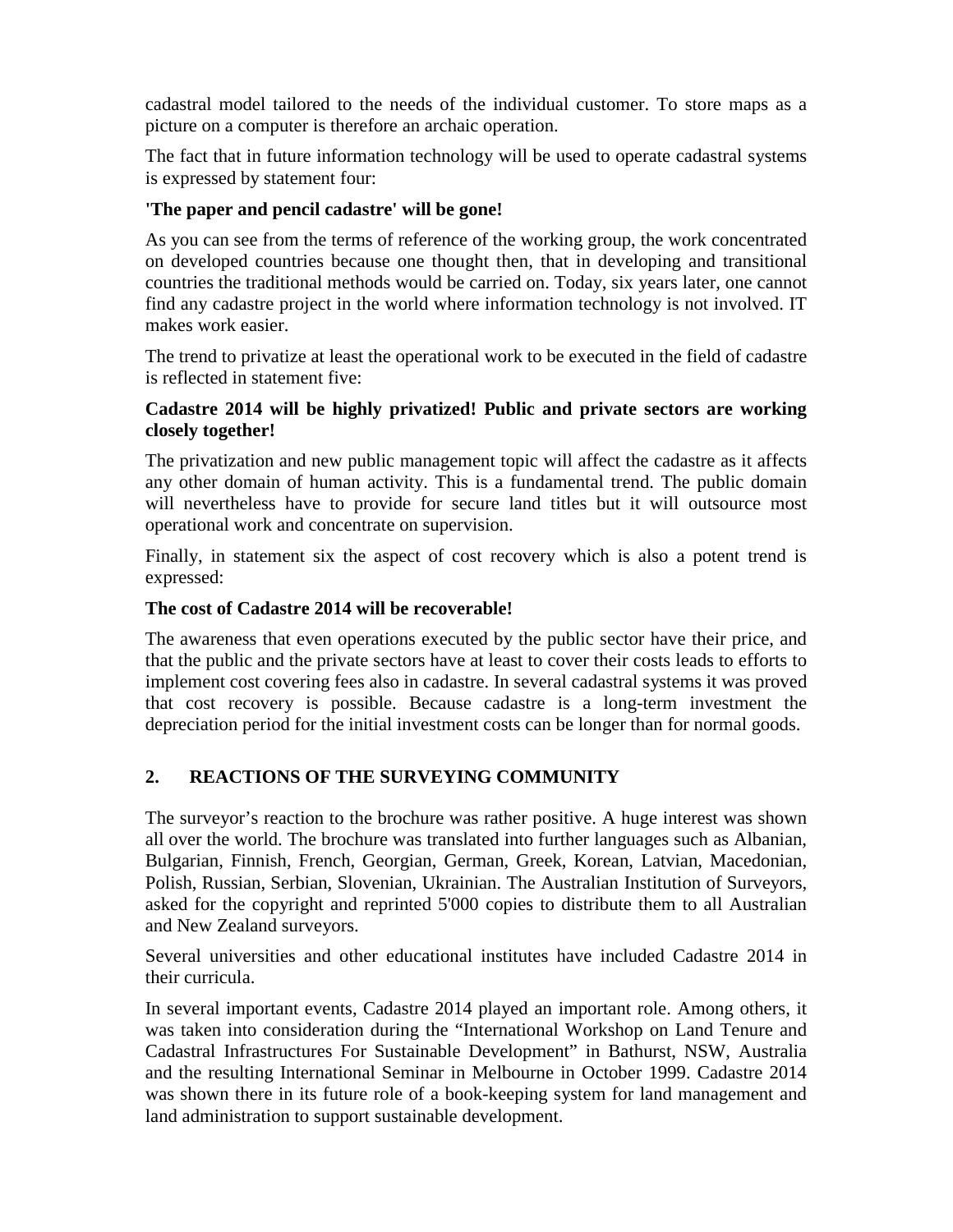The interest in the vision is still very strong and FIG's Annual Review 99 finds that 'similar best-seller status is predicted for Commission 7's companion publication on reforming the cadastre 'Cadastre 2014''.

# **3. THE FUTURE ROLE OF CADASTRE 2014 IN SUSTAINABLE DEVELOPMENT OF HUMANKIND**

The world, its different cultures, and its political and economic systems are in a permanent development process. This process is driven primarily by the activity and the creativity of humankind. New medical and technical possibilities have impacts on life, on the way of living, and on the way of doing business. One effect of this development is the growth of the world's population. More and more people are to be provided with food and water, housing, household and transport equipment, energy, etc. An increasing number of people are demanding leisure activities and facilities. The demand for waste removal, water cleaning, and recycling materials is increasing.

This development leads to an increase in the consumption of natural resources, particularly of land. It has been acknowledged that disorganized consumption of natural resources will lead to a degradation of nature, of the natural world, of the environment, and finally of humankind. Efforts are being made to encourage sustainable development. That means that development should be undertaken in such a way that a minimum of resources are consumed. It is the main goal of Agenda 21 to improve awareness of and introduce measures for a sustainable development of humankind in harmony with the environment.

As land is an important part of nature and the environment is the basis for nutrition, housing, energy production, resource exploitation, leisure activities, waste disposal, economic activities - in short for the maintenance and survival of humankind cadastres are a crucial aspect of sustainable development. Traditional cadastre systems, however, can no longer meet the high standards set by sustainable development. There is a need to adapt the currently successful operating cadastral systems to the new standards and to implement improved cadastral systems where no such infrastructure exists. This is one reason for the many ongoing cadastral reforms and efforts in the world. Unfortunately the changes are often not rigorous enough and a lot of human resources and financial means are invested with questionable results.

To be able to use land and natural resources in a sustainable manner it is necessary that one can access a reliable bookkeeping system. The successful operation and development of a business is based on a well developed financial administration system. Alike the sustainable development of humankind must be supported by a complete land administration system. Like the financial administration system, the land management system must obey clearly defined rules that are valid world-wide in principle, and which are only adapted in detail to accommodate national and cultural peculiarities.

Cadastral systems – as shown in figure 6- will in future provide this bookkeeping or accounting system being an important precondition for land administration and land management in favor of sustainable development. The principles of a cadastre are acknowledged world-wide. The details can be adapted to meet the needs and traditions of a particular country. Land management needs reliable information about the existing land and its resources and about the legal situation of these items. This information will be provided by future cadastral systems. Modern cadastres will be the most important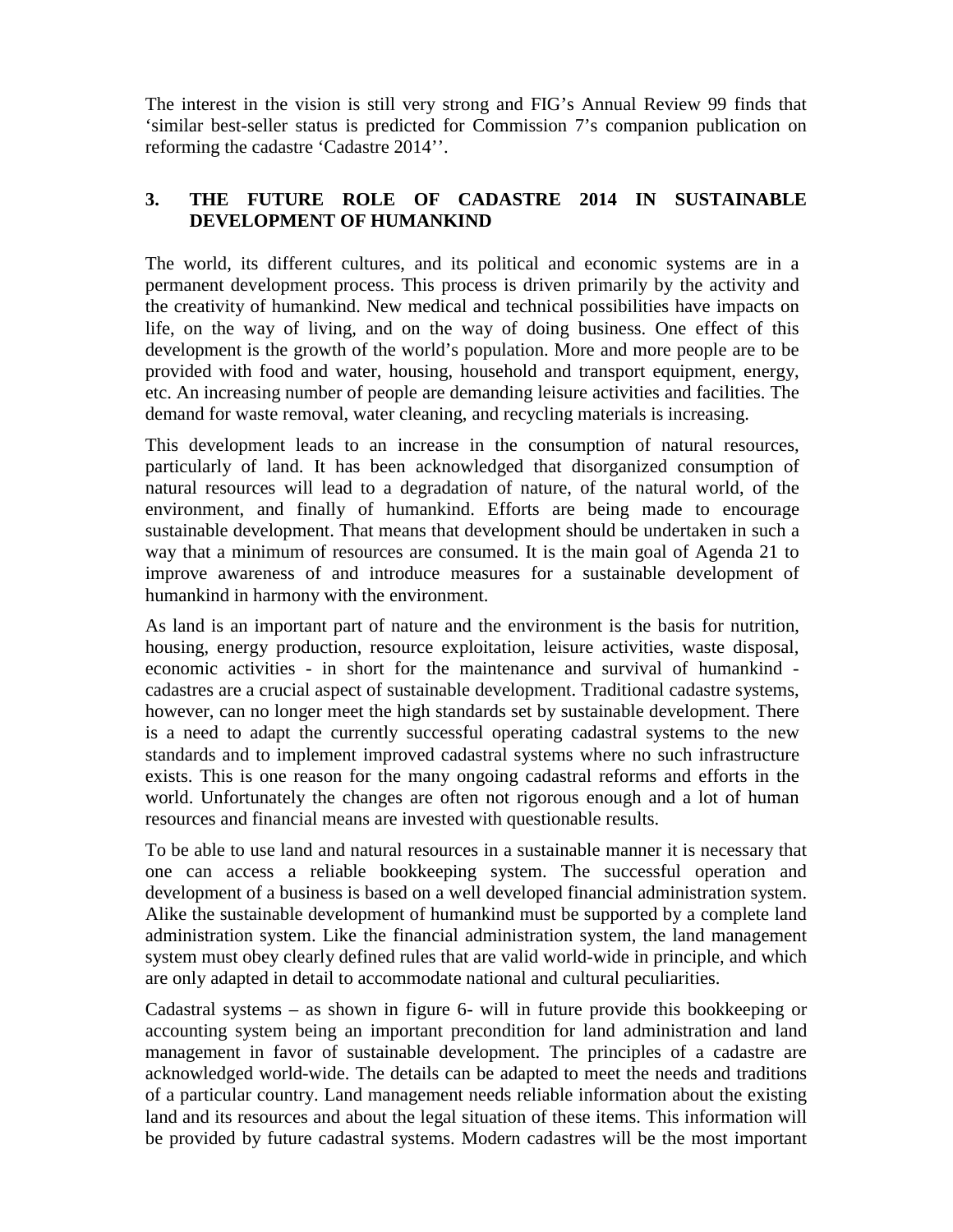part of the land administration systems that will support the world's hopes for sustainable development.

| Level                                                         | <b>General Business</b>                                                                                                                                    | <b>Global Development Business</b>                                                                                                                                               |
|---------------------------------------------------------------|------------------------------------------------------------------------------------------------------------------------------------------------------------|----------------------------------------------------------------------------------------------------------------------------------------------------------------------------------|
| <b>Strategic</b><br>(goal setting)                            | Sound economic<br>development                                                                                                                              | Sustainable development                                                                                                                                                          |
| Management<br>(measures to meet<br>strategy)                  | Company management Land management                                                                                                                         | (resource management)                                                                                                                                                            |
| Administrative<br>(business processes)                        | Administrative unit                                                                                                                                        | Land administration                                                                                                                                                              |
| <b>Operation</b><br>(tools for documenting<br>and monitoring) | <b>Accounting system</b><br>• accepted principles<br>of bookkeeping<br>• reliable<br>• complete<br>• appropriate to needs<br>• adaptable to<br>development | Cadastre<br>• accepted principles of<br>documentation of rights/restr.<br>• reliable<br>• systematic<br>• approriate to needs and laws<br>• adaptable to development<br>• public |

**Figure 6.** Cadastre 2014 in the framework of the land business

# **4. EXAMPLES FOR INITIATIVES TO MAKE THE VISION CADASTRE 2014 A REALITY**

#### **4.1 Swiss Association of Licensed Surveyors (IGS)**

The Swiss society of Licensed Surveyors has launched in 1999 an initiative to promote Cadastre 2014. Several laws regulating spatially related subjects have been analyzed to find and model the respective legal land objects. These models, described in the data definition language INTERLIS, were implemented in land information systems as real world examples for Cadastre 2014. The results are discussed broadly with professionals, politicians and even bankers. Politicians and bankers understand well the role of Cadastre 2014 as a tool to obtain reliable, updated and complete information on the legal situation of land, which is a very important political and economic factor. In Switzerland US\$270 billion are secured by mortgages. The initiative brings together the surveyors and the land registrars to provide better services to governments and citizens.

### **4.2 Reform of the physical law about land use planning in the Swiss Canton of Zürich**

In the context of a completely redesigned law about land use planning in the Canton of Zürich, Cadastre 2014 is the tool to register all private and public rights and restrictions, to exchange this information between organizations interested in land matters,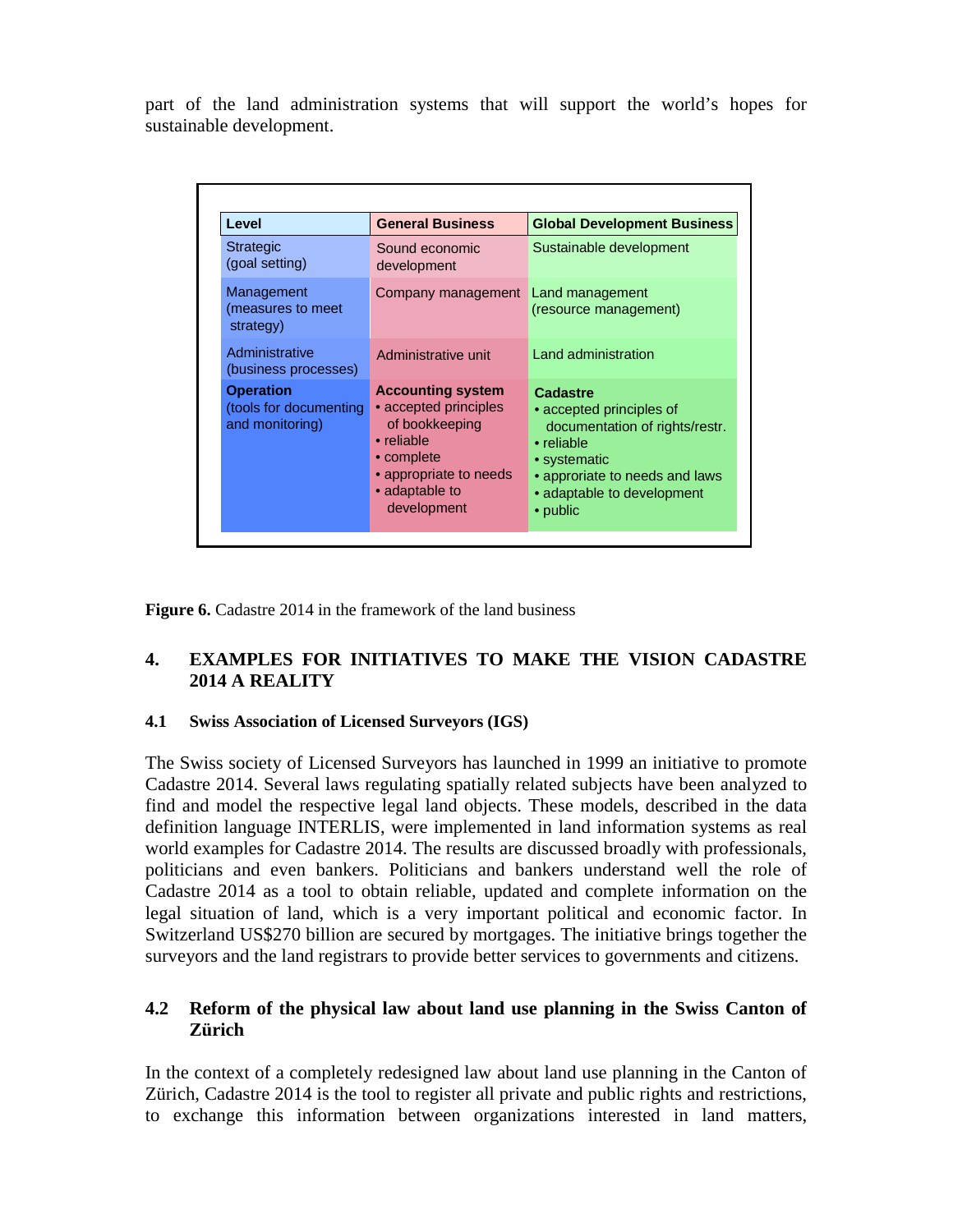sustainable development and environmental protection. Cadastre 2014 also helps to resolve the sensitive questions of protection of data and individuals (Figure 7).



**Figure 7.** Concept of the documentations system for land rights and restrictions in the Swiss Canton of Zurich

#### **4.3 The multipurpose cadastre in the Principality of Liechtenstein**

In the Principality of Liechtenstein the new cadastral system is designed according to the visions of Cadastre 2014. The cadastral law declares every set of legal land objects to be part of the national spatial data infrastructure. The cadastre contains, besides the private property parcels, the encumbrances, the land use zones and the water, soil, landscape and noise protection zones, the rockfall, avalanche and landslide risk zones, the monument and building protection zones, the agricultural production zones, the civil protection and water, sewerage and energy infrastructures, etc. This information is shared by the state and municipal authorities, the citizens and the market. The private sector plays an important role and cost recovery has reached a high level.

#### **4.4 The re-establishment of the cadastre in Kosovo**

The international project for the re-establishment of the cadastre in Kosovo is based on the ideas of Cadastre 2014. The traditional cadastre system containing the private land property records is partly missing and is to be reconstructed with the help existing maps and books in the archives. A big problem is the residential property where 100'000's of claims are expected.

The modernized cadastre of Kosovo should be able to provide reliable information about the residential properties besides the information on land property. This information will be important for the Housing and Property Directorate and the Housing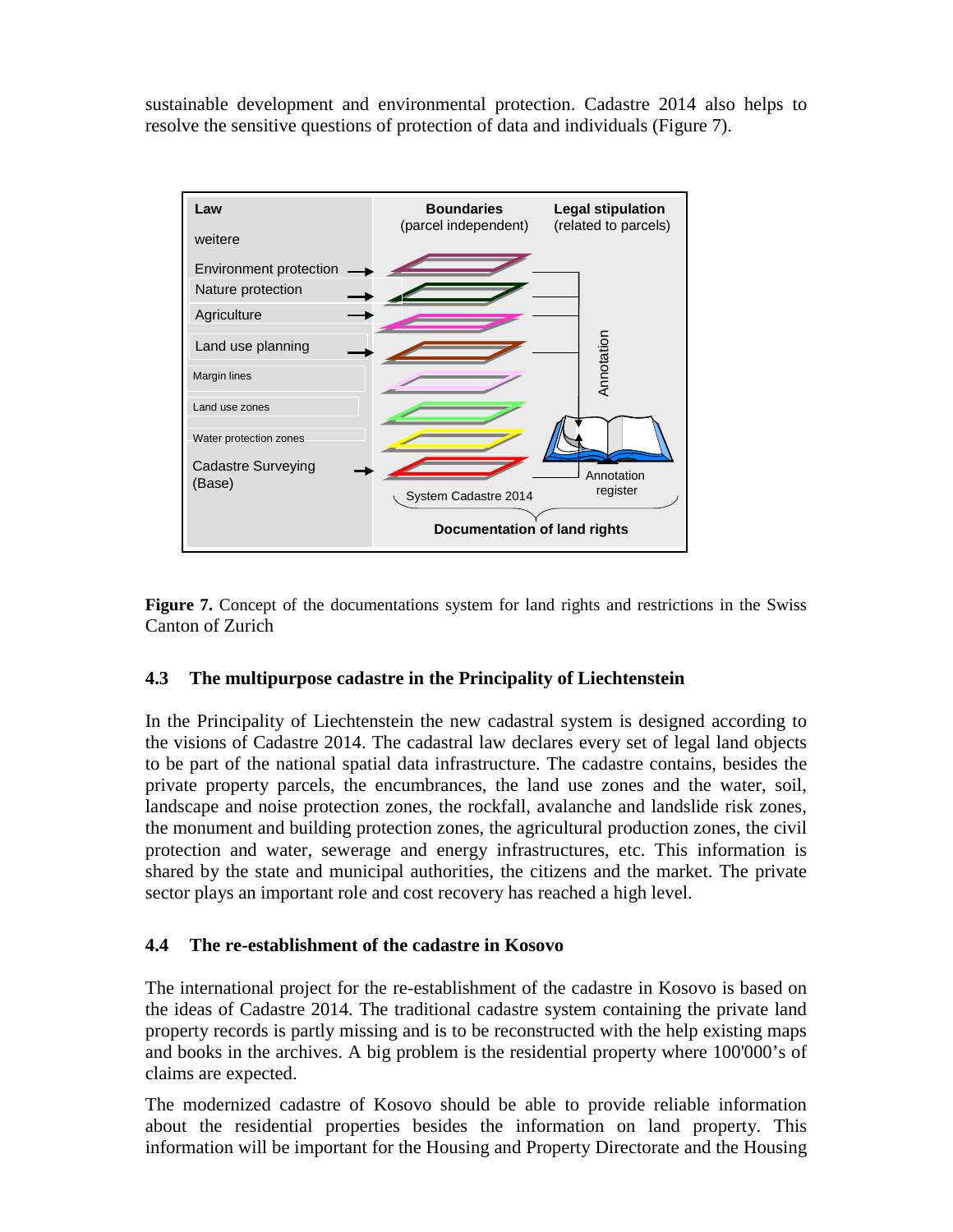and property Claims Commission (Figure 8) to settle the disputes. Later on it is expected, that more reliable documented legal stipulations amongst others mined zones, areas where depleted uranium ammunition has been used, etc. must be included in the cadastre. The new Kosovo cadastre is therefore structured according to the rules of cadastre 2014 and a carefully defined data model in INTERLIS is an important component of the new solution.



**Figure 8.** Housing and Property regulation in Kosovo

#### **4.5 The Belarus cadastral system**

The implementation of the private land property in Belarus demanded a new cadastre system. In view of the needs for reliable data on land, in particular in the zones where heavy environmental damages have been caused by the Chernobyl disaster on one hand and by industrial pollution on the other hand, the cadastre was designed to be able to document other land objects than only the private property parcels. Figure 9 shows the structure and contents of the Belarus spatial cadastre.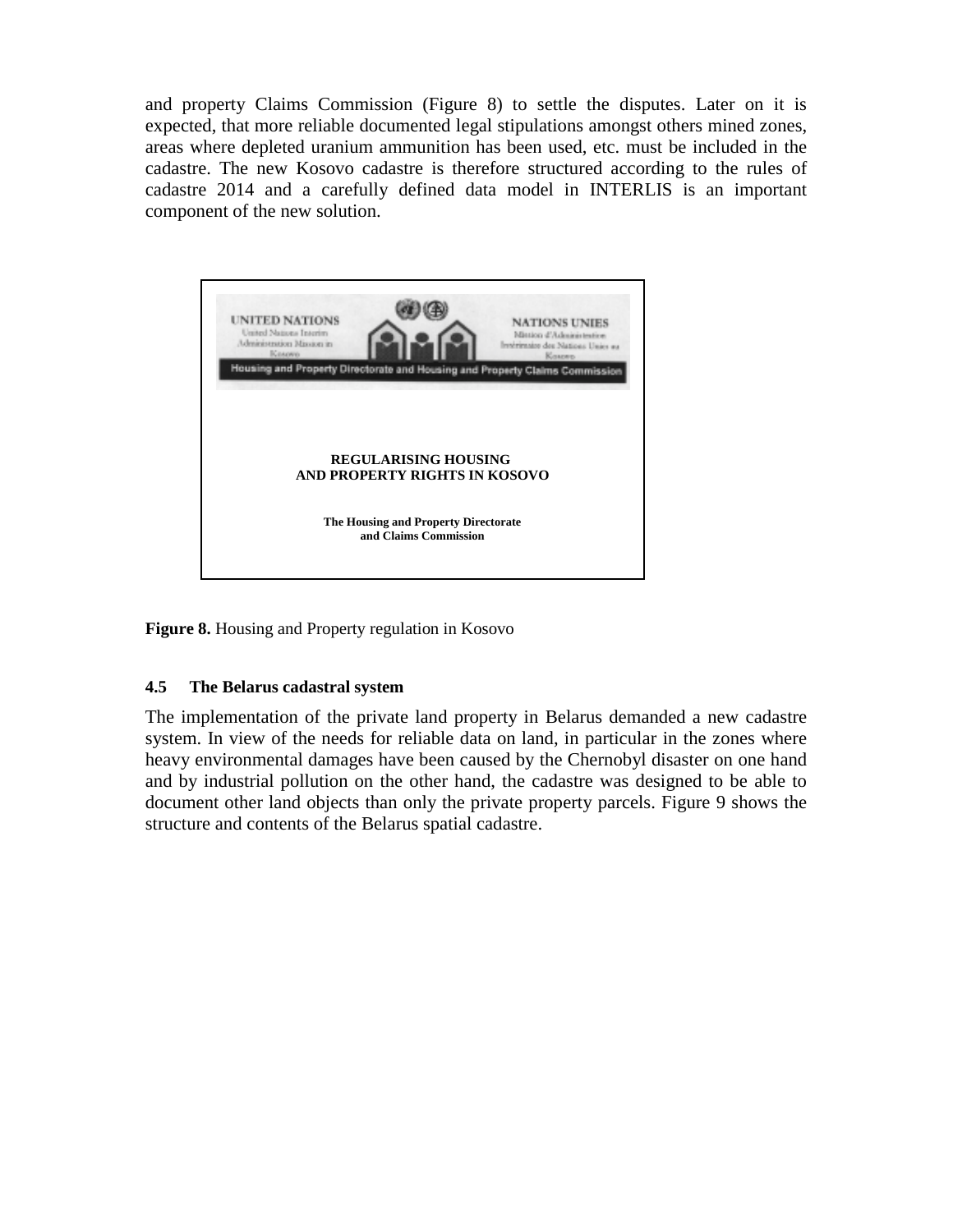

**Figure 9.** Application of Cadastre 2014 principles in the reformed Belarus space cadastre

# **CONTACT**

Jürg Kaufmann Chairperson of FIG WG 7.1 Kaufmann Consulting im Hauffeld CH-8455 Rüdlingen **SWITZERLAND** Tel. + 41 1 867 3489 Fax + 41 1 867 3489 E-mail: jkcons@swissonline.ch